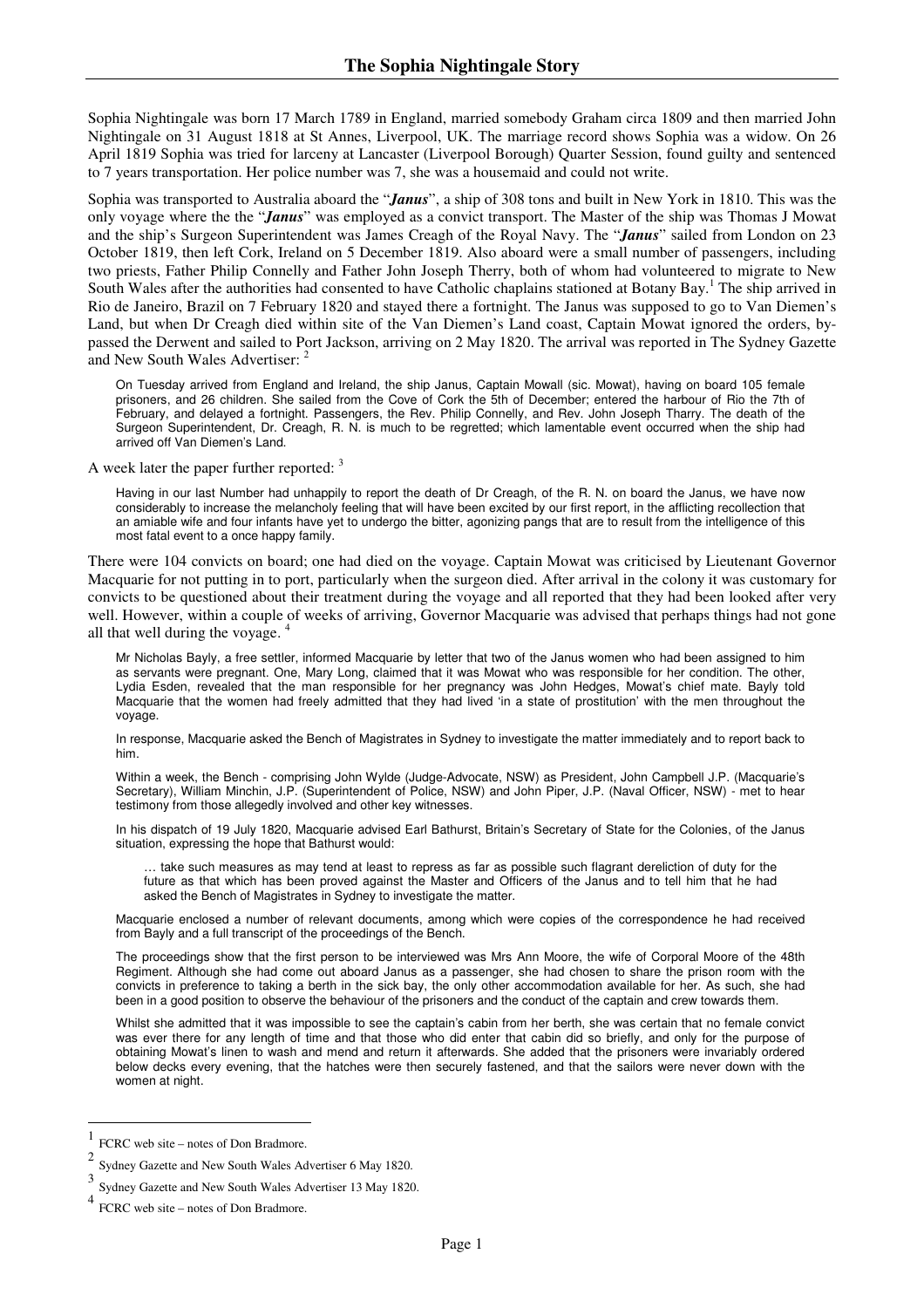In regard to the prisoner Lydia Edsen specifically, Mrs Moore told the Bench that she had often spoken to her, that she had seen her undress herself and go to her own bed and that she did not know of her leaving the prison room at night or of her being in the Captain's cabin for any length of time.

Mrs Moore told the Bench that the prisoners had been admonished from time to time for 'riotous conduct and swearing' but that this conduct had amounted only to fighting among themselves and card-playing. She had even seen some of them 'tipsy' occasionally. But she had not seen any of the sailors coming into the prison room except when they had legitimate business there. She thought that the captain and his officers were 'kind' and that they 'did everything they could to make the prisoners and everybody on board comfortable'. She added that she was aware that two sailors had been put off the vessel before it had left Cork for speaking to the women and that during the voyage the captain had frequently rebuked the seamen when he saw them speaking to the prisoners.

Father Connolly, the senior of the priests, was the next to be interviewed. He told the Bench that from his first day aboard Janus he had had reason to suspect that some kind of 'improper intercourse was going on between the female convicts and the sailors'. He had observed women coming from the sailors' berth and believed that it was common for the men to take a 'partner' from the prison room. He was aware that 'two or three women were often, indeed constantly, in the captain's cabin'. He had overheard Captain Mowat and Surgeon Creagh openly discussing this matter and, at the beginning, he had raised the matter frequently with the captain. Later, however, he had ceased to do so because he was convinced that it was useless.

At Rio, Connolly said, a letter had been sent to Commodore Bowles who was in charge there to alert him to 'malpractices' on board. As a consequence of this, Mowat and Creagh had gone ashore to arrange for more bolts and bars to be brought aboard to 'keep the prison secure' and 'to prevent prostitution' but the new bolts were soon removed and the hatches broken open as regularly as they were fastened down. After Rio, 'prostitution seemed to prevail more than before' and 'to a most shameful extent'.

Connolly believed that while Mowat seemed, by his words, to want to stop what was happening his actions spoke otherwise. He was setting such a bad example that the seamen, who 'seemed determined to have the women', were actually encouraged to continue in what they were doing. On the other hand, he believed that Creagh had done everything he could to prevent what was occurring.

But Connolly was adamant that the entire blame for this conduct could not be laid at the feet of the captain and crew. The women, he asserted, 'were as determined to communicate with the sailors as they themselves were' with the women.

Connelly said that when Creagh attempted to punish the women for this he was only laughed at. He was not supported by the captain and officers in the performance of his duty, and he had had 'no assistance from any quarter'. When, after leaving Rio, Creagh told Mowat that if he could not have his support then he himself must accept full responsibility for the prisoners, 'there was an altercation between them'.

Next to be heard by the Bench of Magistrates was Father Therry. Like Connolly, he said that he had quickly become aware of 'the utmost prevalence of vice' aboard Janus. In his view, what was happening on the ship amounted to 'general criminal intercourse between the sailors and the convicts'. It was 'general' and 'widespread'.

He had remonstrated with the captain and officers about the matter 'frequently' but, like Connelly, he had given up when he found that his 'expostulations' were of no use. He, too, thought that Mowat had been insincere in his efforts to prevent communication between the sailors and prisoners. He was aware, however, that the captain had felt that it was very possible that the men would mutiny if he were too severe with them.

In Therry's opinion, the locks and bars that had been taken on at Rio were of poor quality and easily opened with any key. Some of the locks had been thrown overboard. A number of the boards which separated the men's berths from the women's had large gaps between them and this facilitated easy communication between them.

He added that, to his knowledge, the Catholic prisoners (that is the Irish women) – who comprised about one third of the total - had not entered into 'the illicit intercourse' between the sexes. He concluded his testimony by stating his conviction that if 'a proper system of discipline had been established' by the captain early in the voyage none of the 'illicit intercourse would have prevailed'.

Captain Mowat was then called before the Bench. Strenuously denying that any irregularity had occurred aboard the vessel during its voyage, he asserted that the evidence against him and his crew would soon be shown to be 'vague and inconclusive'.

Mowat urged the Bench to give the utmost weight in their assessment of what had happened to the testimony of Mrs Moore, whom he referred to as a woman of 'good character and unimpeachable morals'. He reminded the Bench that she had distinctly stated that the female prisoners had been ordered down to the prison room regularly every evening, that the hatches had been immediately fastened, and that the two women, Lydia Esden and Mary Long, whose names had been much adverted to in the proceedings, had slept in berths opposite her and she had seen them undress and go to bed.

He told the Bench that, although he had had to punish some of the women for misbehavior on occasion 'by putting on them a strait waistcoat', he had always treated the prisoners 'kindly and properly'.

In regard to the evidence of Father Connolly, Mowat begged the Bench to take into account that it had been given with 'a peculiar invidiousness'. The priest's main objective, he thought, seemed to have been 'to represent as blameless all those of his own persuasion' and to castigate the rest.

Mowat pointed out that, although the priest had testified that he had 'observed a manner of familiarity between the sailors and the women', he had not named him in that respect. Moreover, he said, Connolly had testified that he had presumed that the sailors had generally each had a 'partner' because he had seen women coming up from the men's berths, but that this was a presumption only.

The captain admitted that he had certainly been aware that some intercourse had taken place between the sailors and the women as a result of the removal of bolts, locks and hatches but denied that he had 'either assisted or connived' in that in any way. He reminded the Bench that the prisoners were under the 'care, management and superintendence' of the surgeon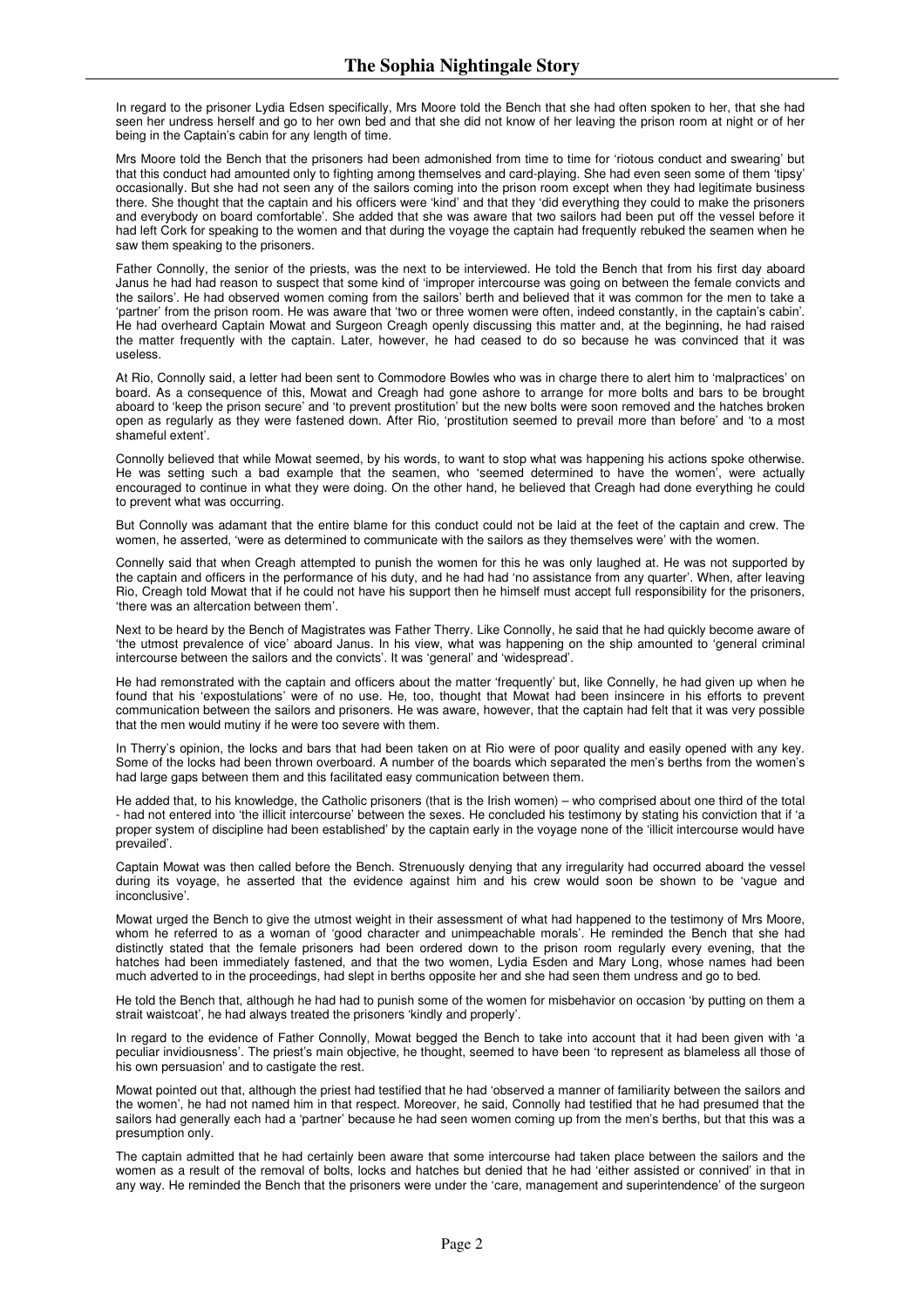during the voyage, and that it was the surgeon's duty to report any irregularity which required attention to him in writing. He had never received such a report.

On the contrary, he said, he had never refused to co-operate with the surgeon and had used his best endeavours to suppress the intercourse between the sailors and the women. At the same time, he maintained, he had had to be mindful that a mutiny might ensue if he was too rigid with the men.

Mowat unequivocally denied the accusation that he had had 'a female named Mary Long as a constant companion' in his cabin. He stressed that it was only because she washed for him during the voyage that she entered his cabin and, in doing so, had done no more than other prisoners – namely, Mary Hoare, Isabella Irvin and Ellen Molloy - who performed the same service for the surgeon and the priests.

Convict Mary Long was then called to the Bench. In a sworn statement, she said that when first put aboard Janus she had been placed in the prison room and that it was locked down after dark. At daylight, the hatches were unlocked and the prisoners were able to come up on deck.

After sailing from Cork, however, the prisoners were not mustered again and, while she was not aware of any woman being taken out of the prison room after lock down time in the evening, she was unable to say whether all of them were actually in the prison room when the lock down took place.

In her own case, she said, while she did not frequently spend the night in Captain Mowat's cabin, she was there when not in the prison room at night. As a result, she was now in her present pregnant condition – and, for this, she said the captain was responsible.

She told the Bench that she knew that Lydia Esden had spent nights in the cabin of the Chief Mate, Mr Hedges. She was unable to say whether other women were down in the sailors' berths but she believed they were, and that this situation continued 'days and nights'. The women, she said, had been treated very well by the sailors and had no complaints about what was happening.

She had heard the surgeon complain of the women's 'disorderly' behaviour but he had urged them to keep what was happening from the priests. He told the women that 'he knew what he was doing'.

Lydia Esden was then sworn in. She stated that shortly after arrival in Sydney she had been assigned as a servant to Mr Nicholas Bayly to whom she had written complaining that she was pregnant to Mr Hedges. She had explained to Bayly that she was aware that Janus, with Hedges aboard, was about to leave Sydney on a whaling expedition and that it was urgent that she be permitted to go into Sydney to speak to him about monetary support.

She told the Bench that she had passed much of her time in Hedges's cabin during the voyage. She had also seen other women going down to the sailors' berths during the day. Although she couldn't be certain, she believed that they had also spent nights there.

She agreed with Mary Long that the Surgeon Creagh knew what was happening but had not ordered her or the other women back to the prison room. He had simply urged them to be 'more circumspect' and to keep it from the priests because his living depended on his good character. In fact, she said, she and many other women had heard him say that he too would have a woman in his cabin if it were not for the priests.

None of the women had complained about the way they were being treated by the sailors and she was sure that there had been no cause for complaint.

\*\*\*\*\*\*\*\*\*\*

A few days later the Bench reported to Macquarie that:

[We]… are of the opinion that Prostitution did prevail on board the said Ship throughout the Voyage from England to this Territory; that due exertions were not made on the part of the Captain and officers to prevent the same; and that the matter of Charge, as against the Captain and Officers of the said Ship individually in that respect, is true and well founded in fact.

Despite this finding, Mowat and Hedges as well as the other officers and crew of Janus all appear to have escaped penalty. With Mowat as master, the ship left Sydney on 26 July 1820 and, after thirteen weeks at sea, arrived at the Bay of Islands, New Zealand. There it remained, engaged in whaling, until 27 October. In the following year it visited the Bay of Islands twice again. On 9 November 1821, still under Mowat's command, it departed New Zealand for England. There is no record of Mowat ever returning to Sydney.

After arriving in Sydney, Sophia and sixty of the other convicts were transferred to the "*Princess Charlotte*" for the trip to Van Diemen's Land.

The "*Princess Charlotte*" left Sydney on 17 May 1820 carrying stores and 61 female convicts. This was reported in The Sydney Gazette and New South Wales Advertiser Saturday:

…..sailed for Hobart Town, the Government colonial brig Princess Charlotte, Captain Devine. She has on board to convey to that Settlement, most of the female prisoners that arrived by the ship Janus.

The Hobart Town Gazette and Southern Reporter reported the arrival in Van Diemen's Land waters: <sup>6</sup>

His Majesty's colonial brig Princess Charlotte has arrived at Port Dalrymple with female prisoners for the two Settlements, transhipped from the Janus. After landing 25 at Port Dalrymple, she was immediately to proceed on her voyage to this port.

*Port Dalrymple is the historic name for Launceston.*

<sup>5</sup> The Sydney Gazette and New South Wales Advertiser Saturday on 20 May 1820.

<sup>6</sup> Hobart Town Gazette and Southern Reporter 10 June 1820.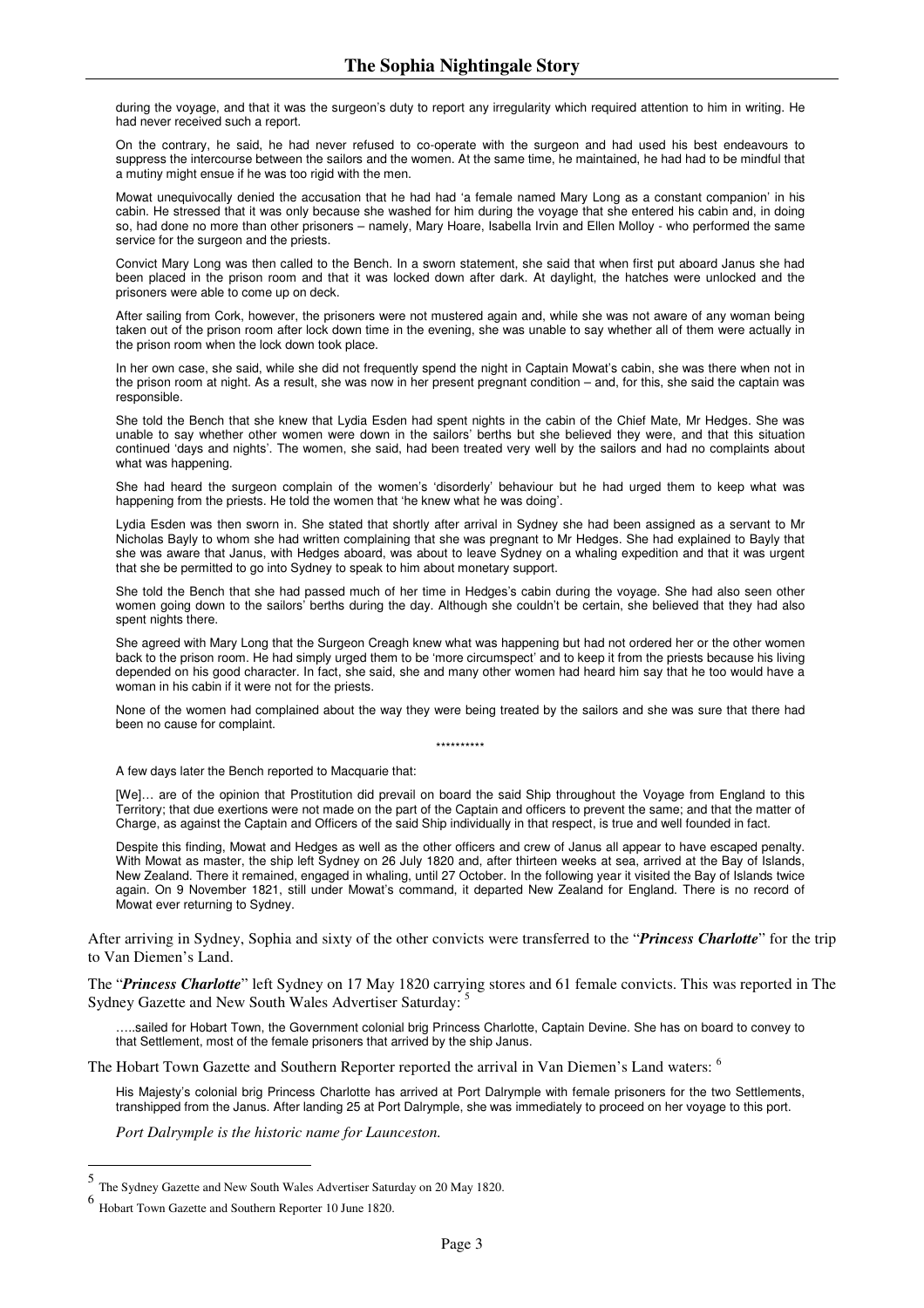The "*Princess Charlotte*" arrived in Hobart Town on 22 June 1820: <sup>7</sup>

On Thursday arrived from Sydney, via Port Dalrymple, His Majesty's colonial brig Princess Charlotte, Mr. Devine, Commander, with 41 female prisoners, 27 having been landed at the other Settlement. She will, it is expected, sail for Sydney about the latter end of next week.

Remain in the harbour and river, His Majesty's brigs Prince Leopold and Princess Charlotte; the ships Prince Regent and Regalia; and the brigs Robert Quayle, Active, Jupiter, and Sophia.

The female prisoners per the Princess Charlotte were landed yesterday morning, and afterwards assigned to the service of the inhabitants and settlers. They were landed generally healthy, especially considering their long voyage.

By the arrival of His Majesty's brig Princess Charlotte, we learn that the ship Actaeon, Capt. Mackey, was to have sailed from Sydney for this port on the 25th ult.; and as it was known that the Princess Charlotte would not come to Hobart Town direct, the Sydney Gazettes may be expected daily by that vessel's arrival.



And reported the death of Dr. Creagh:  $8$ 

Dr. Creagh, R.N. Surgeon Superintendent of the Janus female convict ship, died before the vessel arrived at Sydney. The lamentable event occurred oft our coast while the ship was on her passage from England; and is much to be regretted; the more so as an amiable wife and four infants have yet to meet the painful tidings of their loss.

Sophia was one of the very early female convicts to have arrived in Hobart Town. The population in 1810 was about 1,300 and this had grown to about 10,000 by 1823.

Sophia's convict number was 52959, she was 30 years of age and is recorded as having a child with her. The child is Mary Ann Nightingale, born 10 August 1819 whilst Sophia was in prison in England. Mary would probably have been conceived in late 1818, prior to Sophia's arrest and trial in April 1819. Mary Ann's father would have been John Nightingale. Mary Ann's baptism record on 21 August 1821 in Hobart gives her date of birth as 10 August, but no year. As Sophia is recorded as having a child when she arrived in Hobart Town in June 1820, Mary Ann's birth year would have to be 1819. On Mary's baptism record, Sophia's "Quality or Profession" is given as "unmarried". For young children, the voyage to Australia was a great cause of suffering, with many of them being prematurely weaned and the food they were then given was not really fit for any young infant. Mary Ann **possibly** died 23 May 1824 in Hobart and buried on 25 May 1824 – the burial record gives her name as "Ann Nightingale", not "Mary Ann"; and gives her age as 18 months, rather than 4 years. The burial record also gives the mother's "quality or profession" as "free". This Ann Nightingale was buried in St David's cemetery, Hobart.

Whilst within the penal system the various Muster records show Sophia:

- 1820 assigned to the Government, Hobart Town.
- 1821 assigned to Allan, constable, Hobart Town.
- 1823 servant to W. Hellings, Hobart Town.

On 5 April 1826 Sophia's Certificate of Freedom was issued.<sup>9</sup>

Sophia **possibly** had another child, Maria Nightingale, born circa April 1826 and was buried 26 July 1826 in Hobart, aged 3 months – the burial record gives the "quality or profession" as "Labouring Woman's Child".

<sup>7</sup> Hobart Town Gazette and Southern Reporter 24 June 1820.

<sup>8</sup> Hobart Town Gazette and Southern Reporter 1 July 1820.

<sup>9</sup> Hobart Town Gazette 8 April 1826.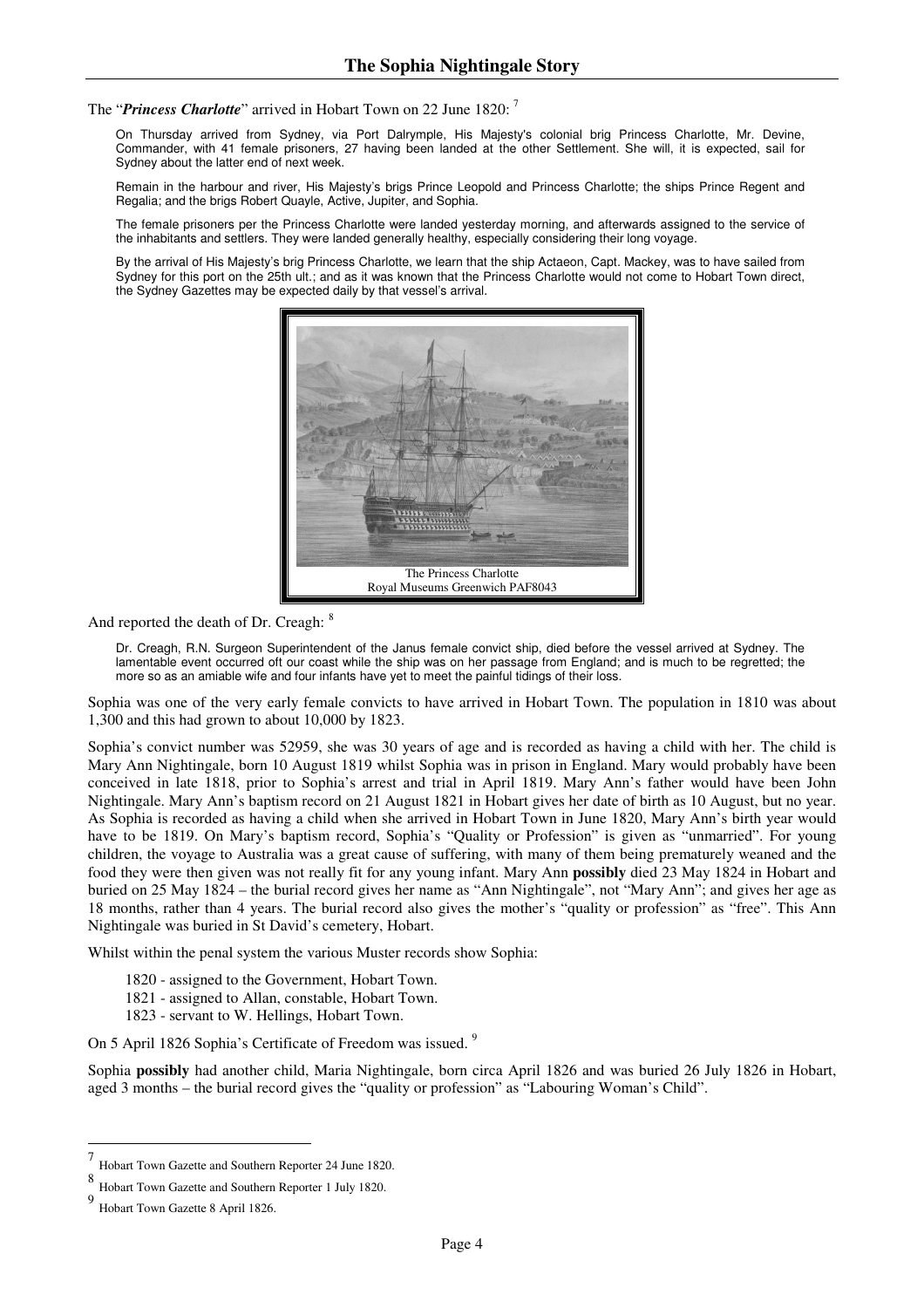On 15 January 1828 Sophia had a son, John (Walker). This information came from John's baptismal record on 10 February 1833 as a birth record cannot be located.

We don't know a lot about Sophia after her release from the penal system, but her police record shows:

20 June 1828 - Drunk and disorderly at the police office yesterday. Fined 5 shillings.

- 13 August 1828 Drunk and disorderly in the streets of Hobart Town. Dismissed no prosecutor.
- 21 September 1828 Drunk and disorderly. Fined 5 shillings.
- 13 December 1828 Obtaining goods by false pretences of Israel Hyam. Dismissed, no proof.
- 4 February 1829 Riotous conduct towards *John Hellings*. Dismissed.
- 31 July 1829 Drunk and disorderly. Admonished.

The reference to John Hellings on 4 February 1829 is particularly interesting.

John Hellings was also a convict, departing the UK on 22 December 1817 aboard the "*Lady Castlereagh*" and arriving in Hobart Town on 11 June 1818. John Hellings' convict record shows the following:

July 10 1818 - Absent from muster – to work for Government in his own time 7 days (AWHH) *Aldous WH Humphrey, the sentencing magistrate.*

- May 8 1821 TL *(ticket of leave)* / Neglect of duty as a constable representative (AWHH).
- Sept 10 1822 Disobedience of the order of the Chief Constable to forfeit his ticket of leave and be dismissed from his office of constable (AWHH).

Aug 9 1923 - PH/ Drunk and disorderly 25 lashes – extra labor one month ( ).

- April 21 1827 FS *(free by servitude)* Is bound over to keep the peace towards G H Robinson for 3 months (RBK) - *the sentencing magistrate.*
- May 21 1827 FS Is bound over to keep the peace for 3 months towards John Martin (TAL) *the sentencing magistrate*.
- Aug 2 1827 FS Assaulting Thomas Southall complaint dismissed (GHP) *the sentencing magistrate.*
- Jan 3 1828 FS Bound over to keep the peace for 6 months towards *Sophia Nightingale* (TAL).
- Jan 22 1828 FS Commited for trial for assaulting Miles Gallagher (TAL).
- Oct 17 1828 FS Riding in his cart without reins or person to guide the horse complaint dismissed (Josiah Spode) – *the sentencing magistrate.*

So John and Sophia had had some sort of altercation in early January 1828 (remember that John Walker was born at the end of January 1828) and then they had another altercation in February 1829. How long they had known each other and how long had this unsteady relationship been going on? Might John and Sophia have known each other early in 1827? If so, might John Hellings be the father of John Walker? Was John Walker named after John Nightingale or John Hellings or both? As birth records for John Walker cannot be located, these questions will probably go unanswered. And what happened to John Hellings? Another unanswered question.

After another five years Sophia Nightingale married Thomas Walker on 10 February 1833 at Brighton, Tasmania. The marriage record shows Thomas was a bachelor, living in the Parish of Black Brush and Sophia was a spinster (no she wasn't!!), living in the Parish of Brighton. Sophia could not write as she made her mark on the marriage record. The witnesses were Alfred Thrupp (the Parish Clerk) and Hannah Wadle.

It was quite common for a convict (male or female) to marry in Van Diemen's Land even though they were still legally married to someone else in the UK or Ireland. The clergy tended not to question people's marital status too deeply and seemed to prefer people to be married rather than simply living together. Many convicts also thought that a life sentence to the other side of the world effectively voided any marriage they might have previously had.

Sophia was fined five shillings for being drunk in 1835  $^{10}$  and fined the same amount in 1840 for again being drunk  $^{11}$ . The latter charge was reported a little more descriptively in another newspaper: <sup>12</sup>

Sophia Walker, an old stager, was charged with being drunk and fined 5s., but being unable to pay it she was sent to the House of Correction for seven days.

The 1842 Census identifies a Thomas Walker living alone at Green Ponds aged between 45 and 60 and there is a burial record for a Thomas Walker at Green Ponds on 30 October 1845, aged 59. This is very likely the same person.

John Walker's baptism was registered at Green Ponds, so we know there is a connection to this village. The death records for Green Ponds might have contained more information, but they have not survived. The Thomas who died in 1845 was 59 years of age, thus making his birth year 1786. Sophia was born circa 1790, so this would make them a

<sup>10</sup> Colonial Times 18 August 1835.

<sup>11</sup> The Hobart Town Courier and Van Diemen's Land Gazette 7 February 1840.

<sup>12</sup> Colonial Times 11 February 1840.